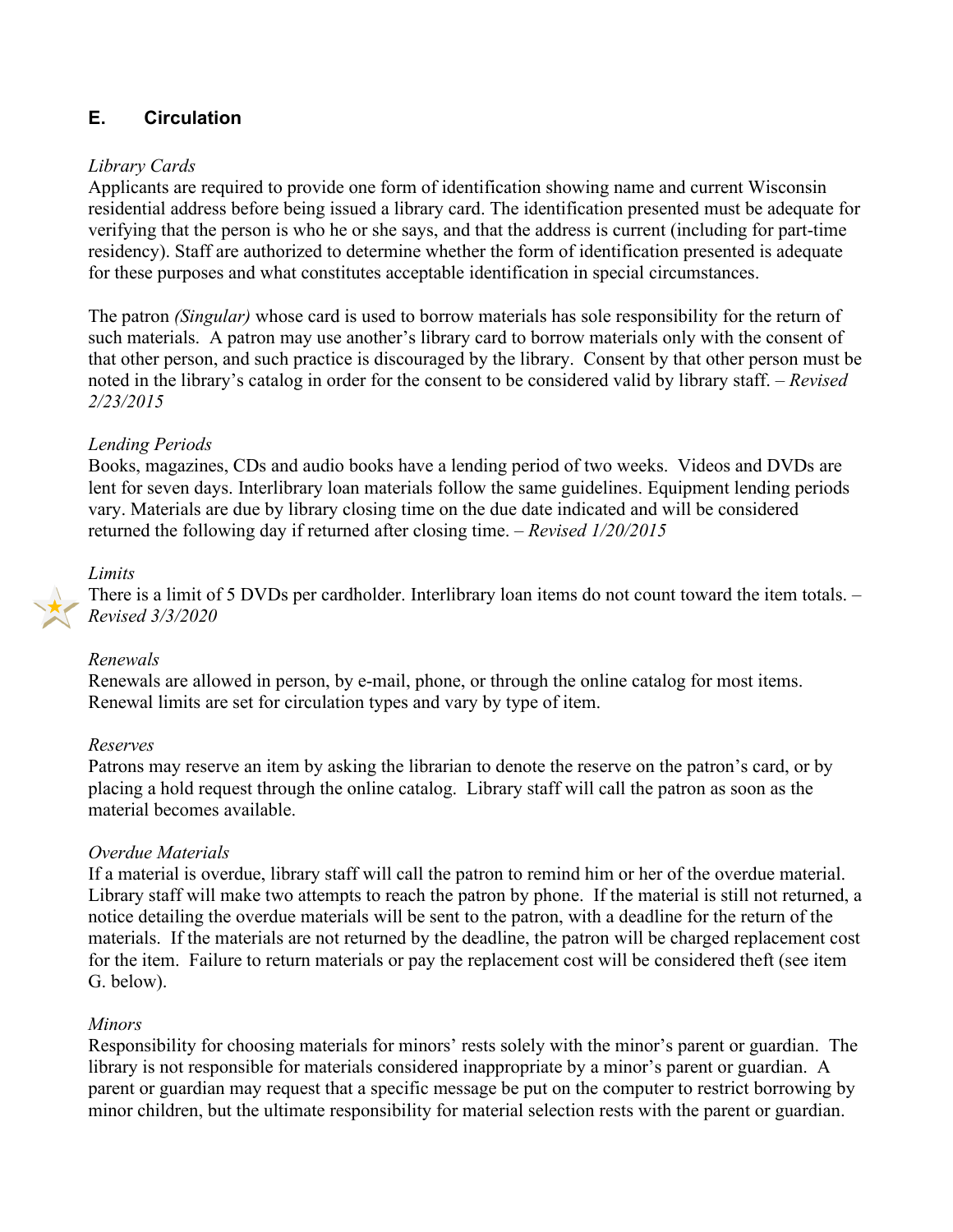## *Equipment*

Borrowers must present a valid library card in order to check out equipment and provide proof of age. Unless a parent or guardian is present, borrowers must be 16 years or older to check out all equipment except headphones.

A deposit (cash or check) is required for some equipment except headphones. The deposit will be returned when the equipment is returned in proper working order and with all parts. Or, the patron may leave deposit on file (checks must be reissued each year). The patron agrees to cover the cost of damage and/or cost of replacement of any or all lost parts.

Library staff will check that equipment and all parts are returned in working order and/or are fully charged before checking out to the next patron. Therefore, the Nook e-reader and VCR may not be available for immediate checkout upon return by the previous user (Note: Staff will not be able to check working order of VHS-C Adapter Cassette).

If equipment does not work when returned or stops working while checked out, the library must be notified prior to the equipment being checked back in. If library staff discover broken or lost parts after the equipment is checked back in, the library will charge damage or replacement fees to the last patron to use the equipment.

Equipment may not be returned in the book drop or left outside the building when the library is closed. It must be returned during library open hours. If equipment is left outside or attempted to be returned in the book drop, the patron's cash deposit will not be refunded and the library director may, at his or her discretion, assess an additional fine based on damage and/or theft of the equipment not to exceed the cost to replace the equipment.

Albertson Memorial Library is not responsible for edited or altered software or audiovisual materials or damage to personal computers or audiovisual equipment due to the use of library equipment and materials.

Borrowers agree to abide by the library policy and procedures for use of library equipment, or will forfeit future borrowing privileges.

## **F. Fines**

The Albertson Memorial Library does not assess late fees. When borrowing material through ILL from a library that does charge late fees, those fees will continue to be assessed.

## **G. Loss/Damage/Theft**

## *Library Cards*

Lost or destroyed library cards will be replaced by the library at the cost to the patron of \$1 per card.

## *Damage*

Damaged materials will be reviewed by the Director on a case-by-case basis. Materials that are severely damaged may need to be replaced at the patron's cost. Partially damaged materials may be repaired, with a charge to the patron approximately equal to the cost of the repairs necessary.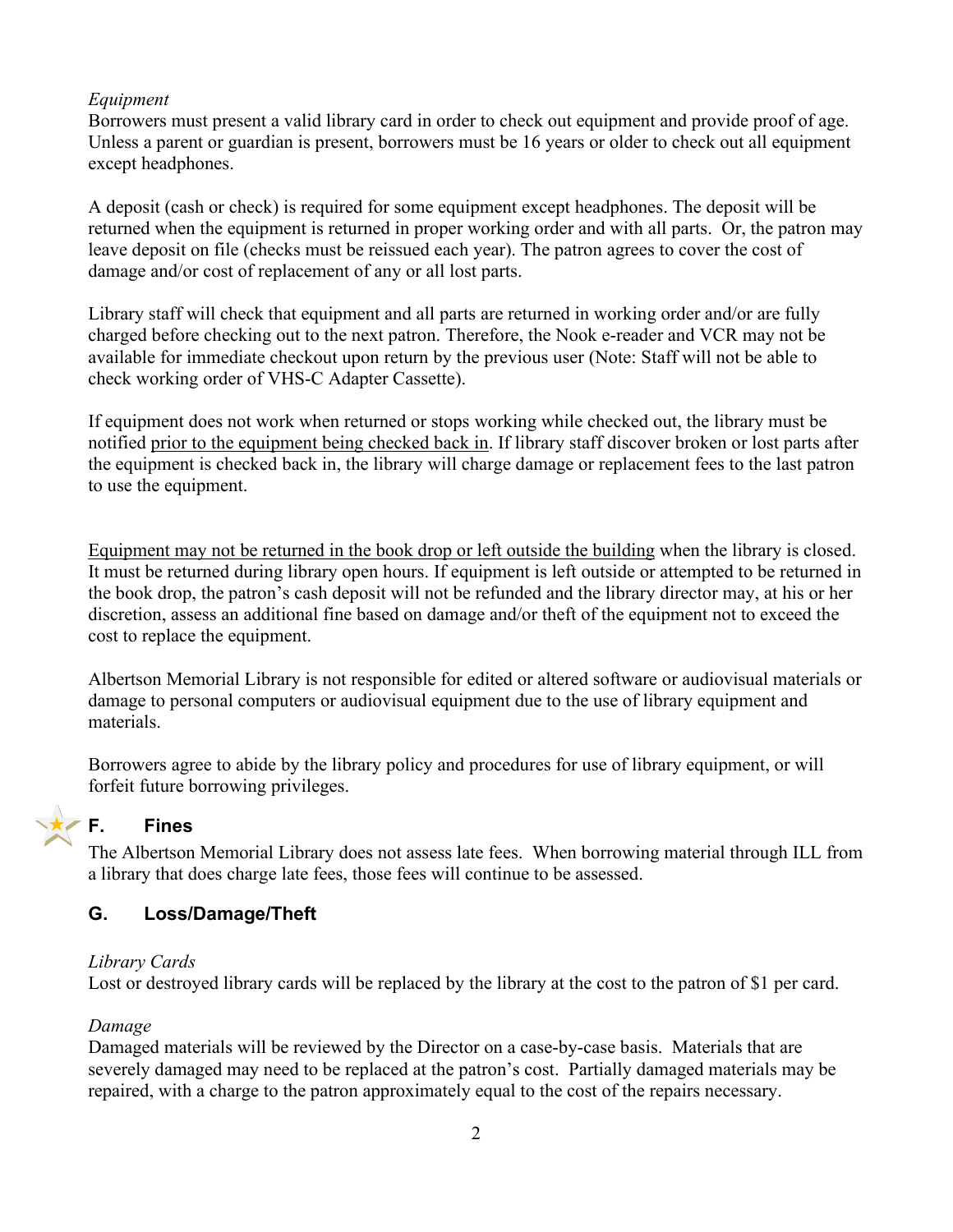## *Partial Return*

A CD returned without its booklet will cause a charge to the patron of \$5, and a CD returned without its case will cost \$2. A CD returned without a case or a booklet will cost the patron \$7. If a patron returns only the CD case without the CD inside, the patron will first be called to return the CD. If the CD is not returned within one week, the Head Librarian may replace the entire CD at full replacement cost to the patron.

A video or DVD returned without a case or booklet (or both) will cost the patron \$5. If a patron returns only the case without the item inside, the patron will first be called to return the item. If the item is not returned within one week, the Head Librarian may replace the entire video or DVD at full replacement cost to the patron.

Other materials partially returned (e.g., book and CD sets with one or the other missing) will be determined on a case-by-case basis by the library director, depending on the age of the material, its value to the library without the other part, and the cost to replace the set.

A patron may not be charged more than full replacement cost for partial return of a library item.